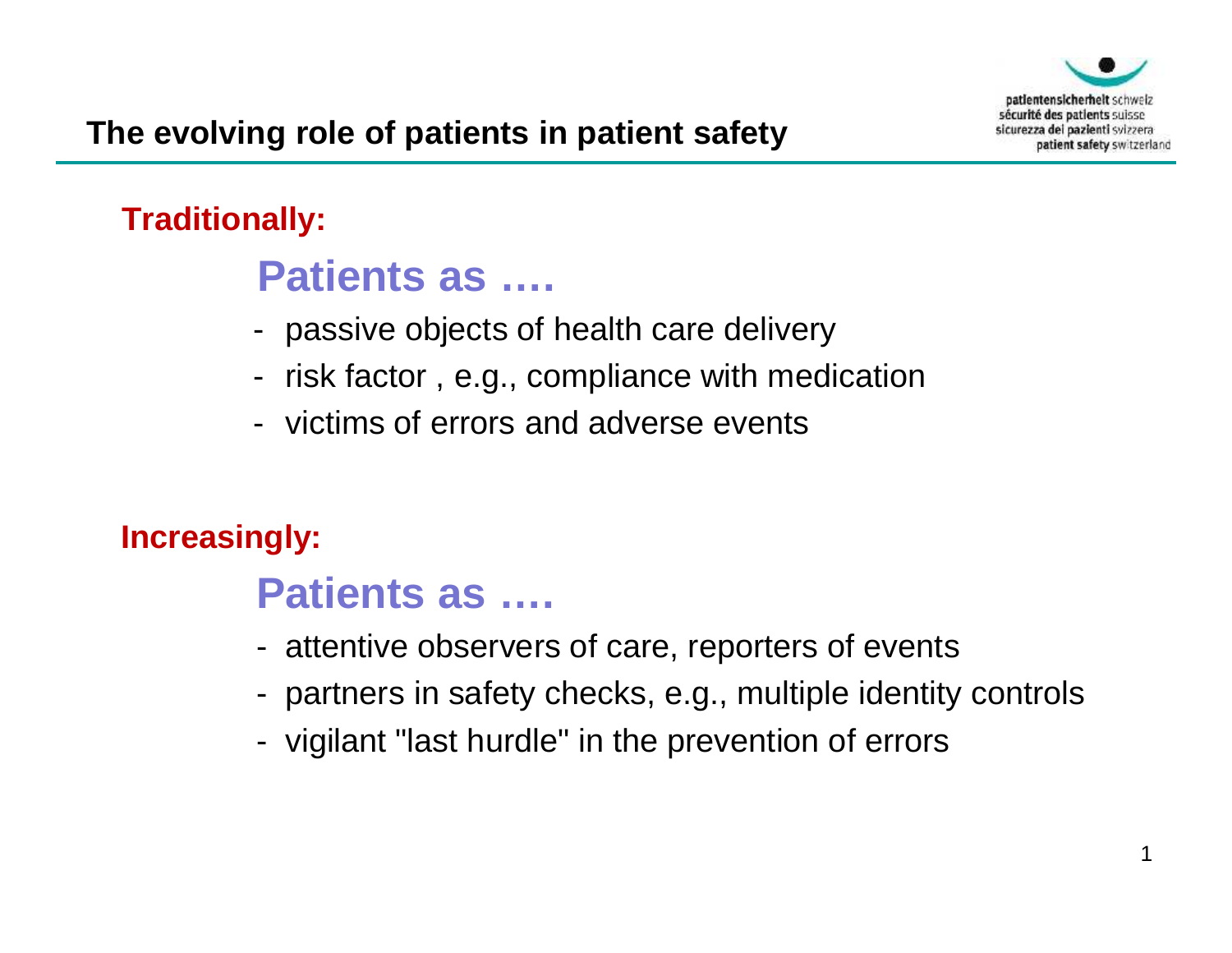

### *Many patients observe care very closely and notice what happens with and around them.*

#### **Typical reports:**

- Patient wonders that the wrong knee being preped for arthroscopy
- Patient notices the high flow rate and short infusion time of IV
- Patient is happy that the medication stopped, unexpectedly...
- Patient is surprised about second blood taking within 1 hour
- Patient notices systematically different hand hygiene behaviours of staff after being transferred within the same hospital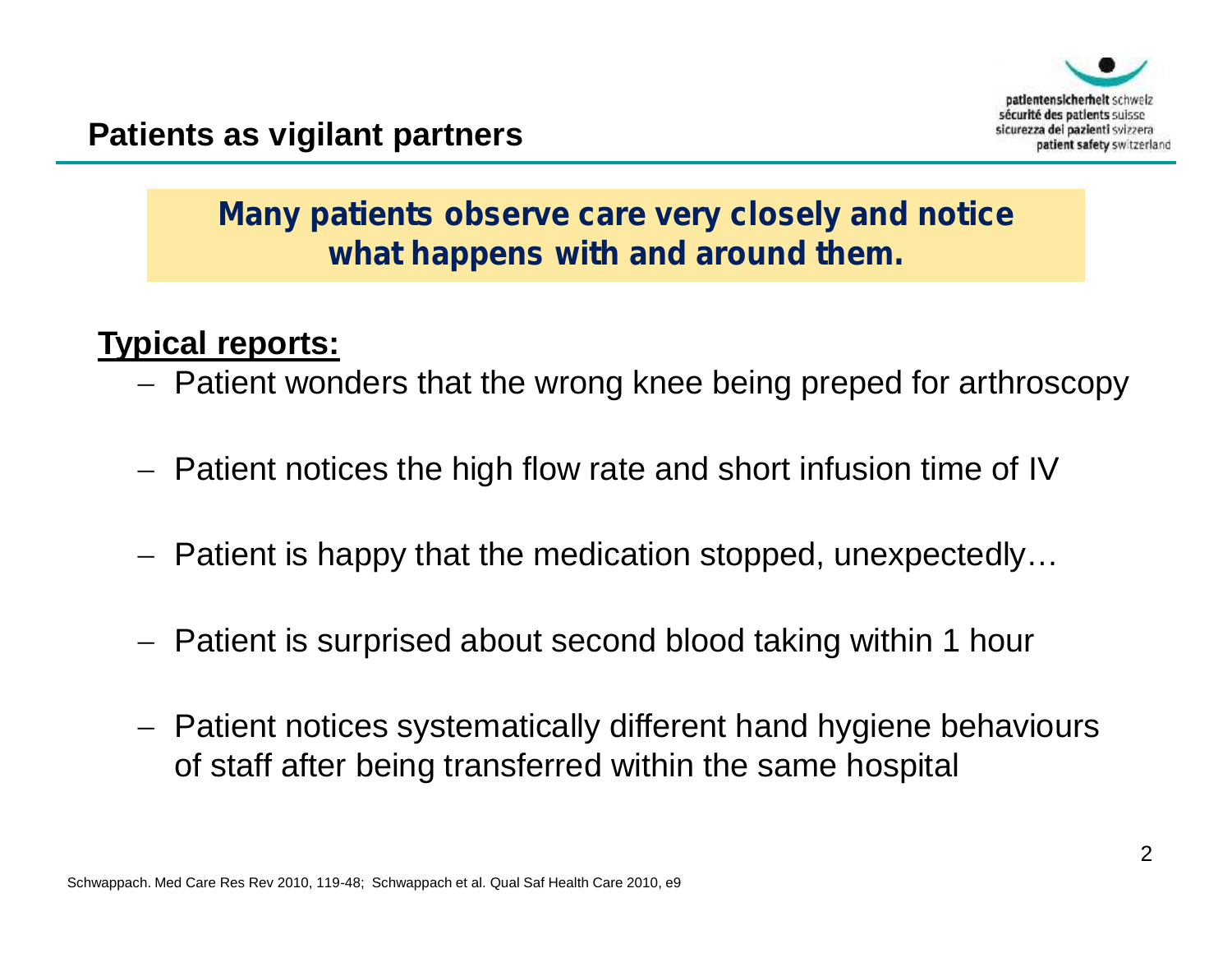

**Patients as vigilant partners**

#### *Many patients observe care very closely and notice what happens with and around them.*



Schwappach. Med Care Res Rev 2010, 119-48; Schwappach et al. Qual Saf Health Care 2010, e9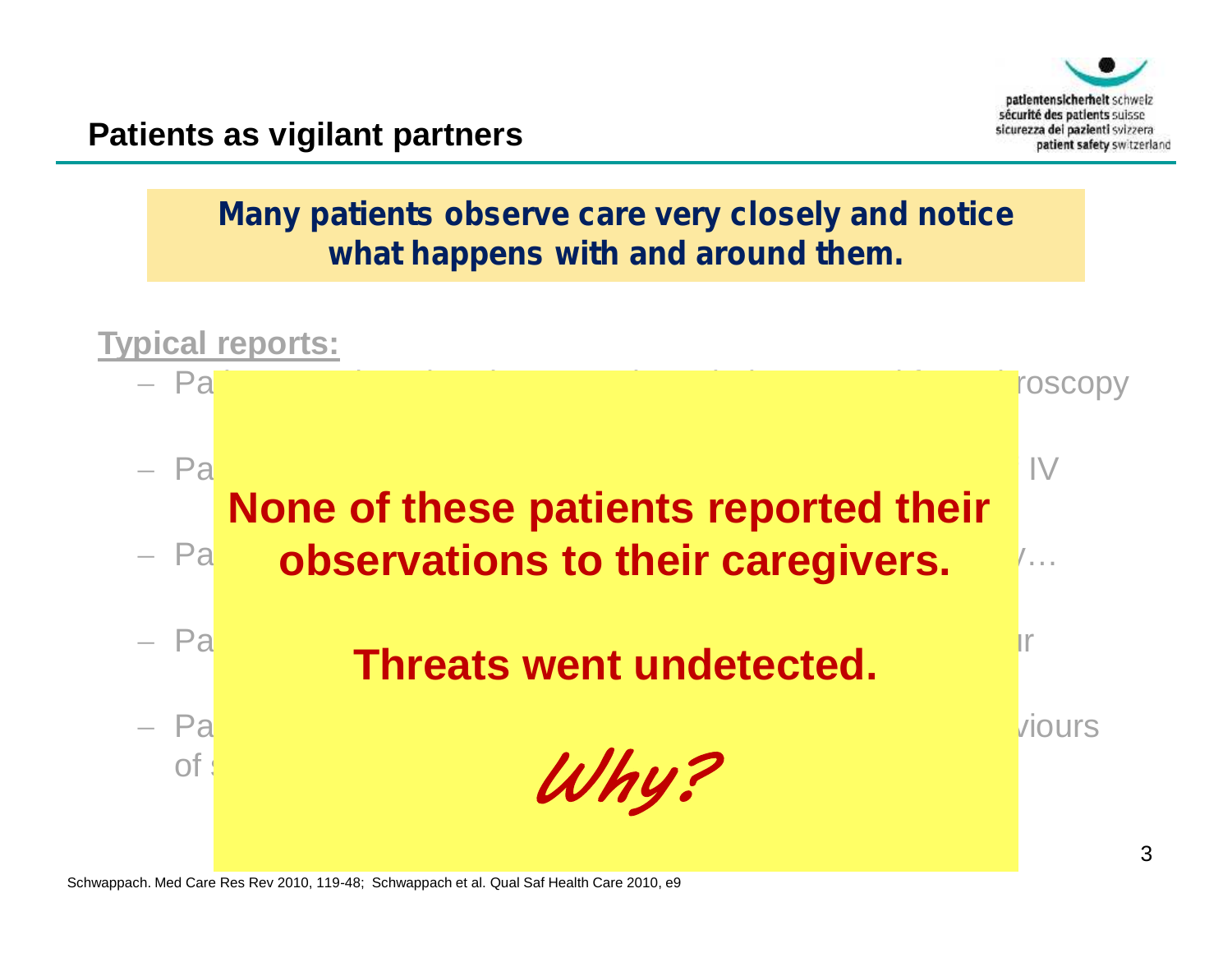#### Reasons underlying patients' silence

- 1. Limited knowledge and awareness about risks of health care
- 2. Safety is not a familiar subject
- 3. Norms in hospital that signal better not to question staff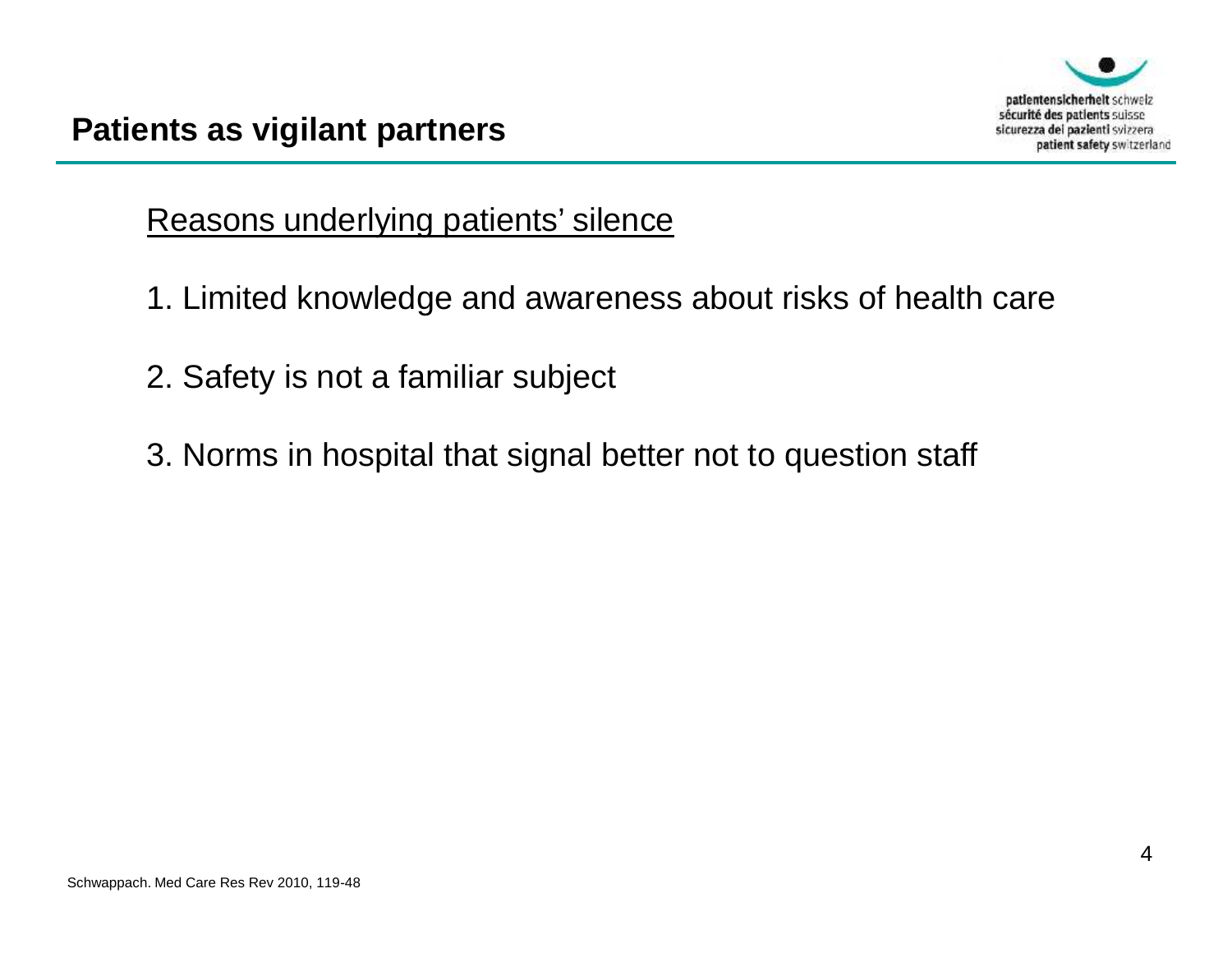

#### **Patients as vigilant partners: Knowledge about infections**

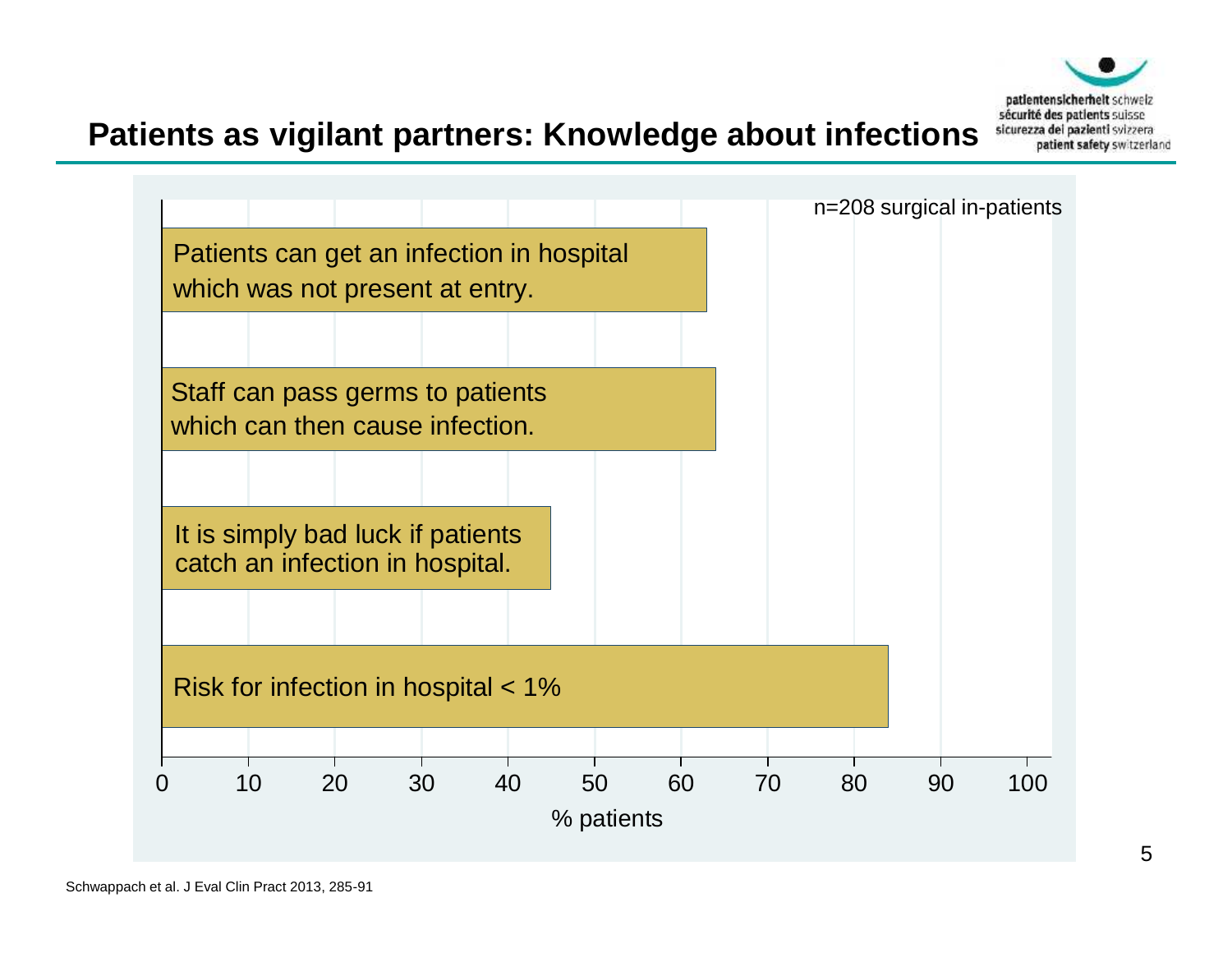

#### **Patients as vigilant partners: Attitudes of patients**

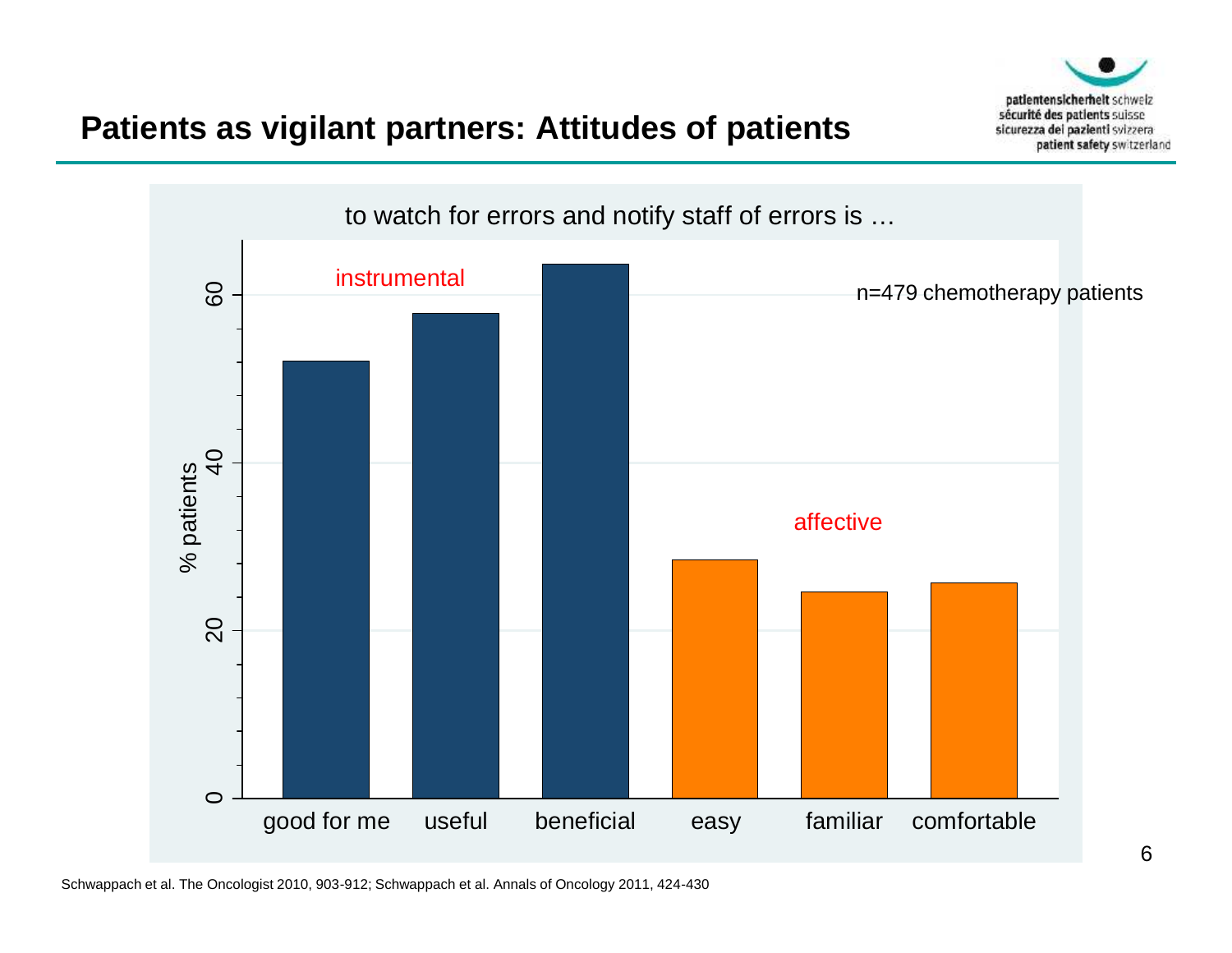

#### **Patients as vigilant partners: Perceived norms**

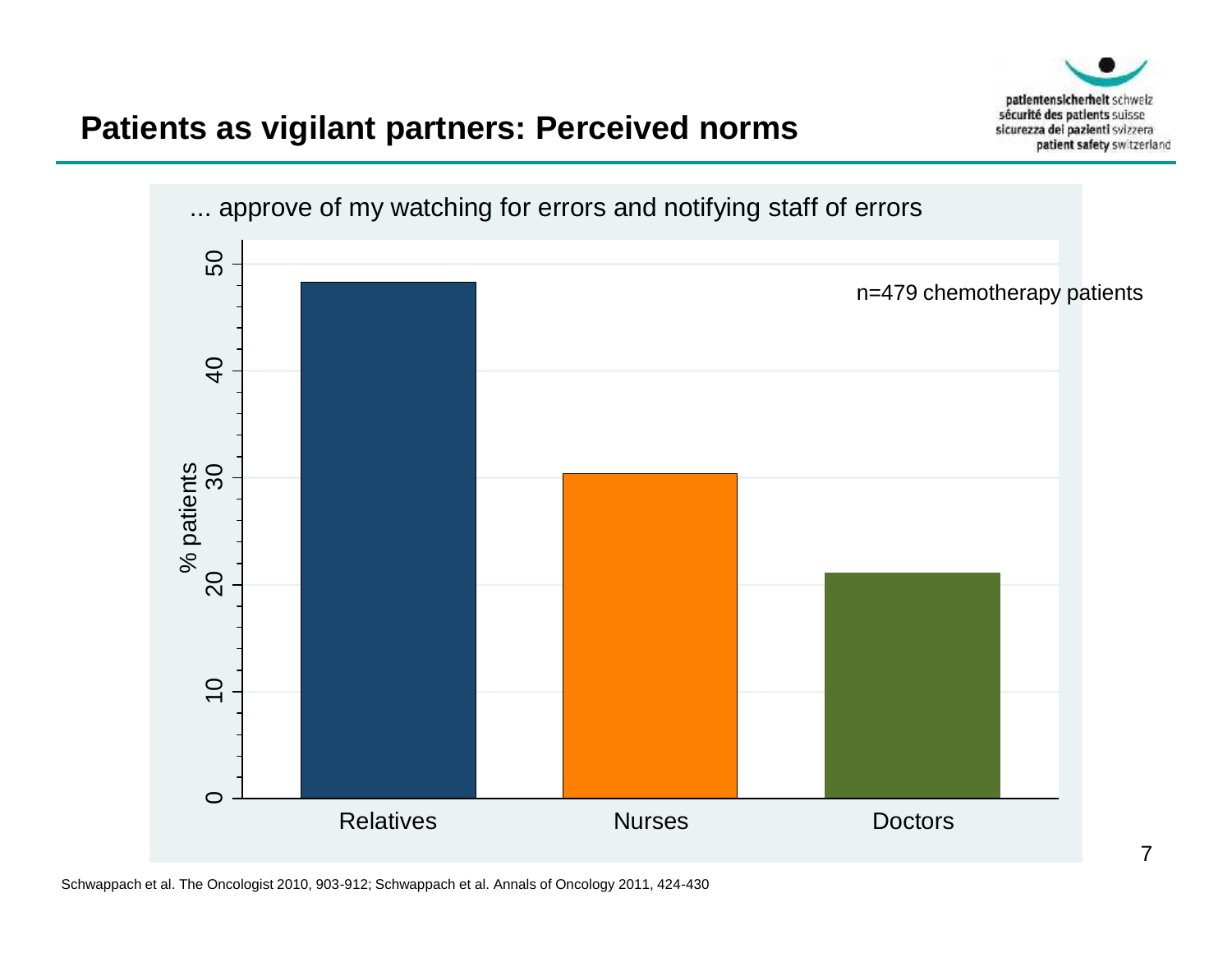

## *It takes two to tango* **…**

# **The perspectives of health care workers**